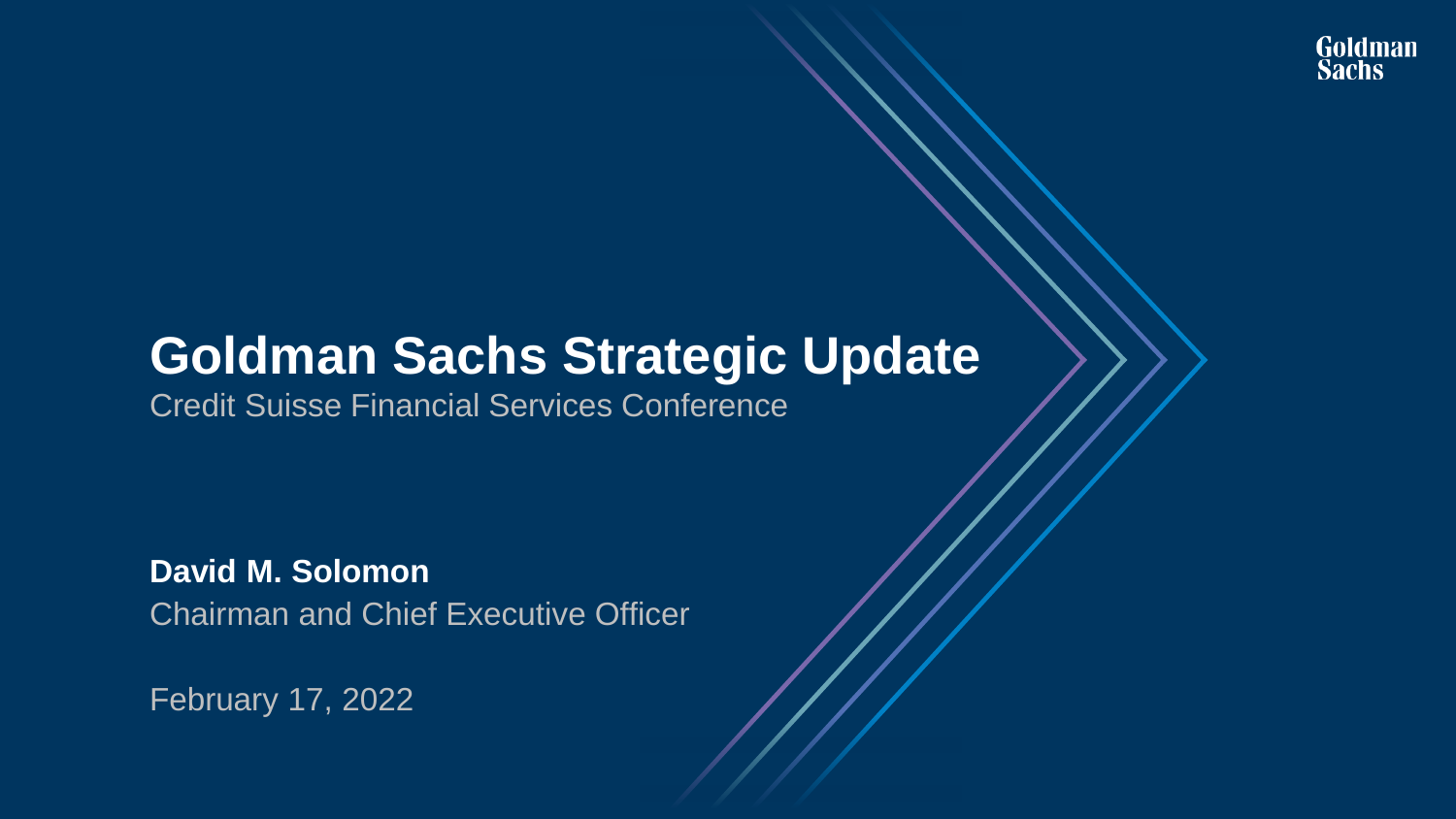### **Clear Strategic Direction**



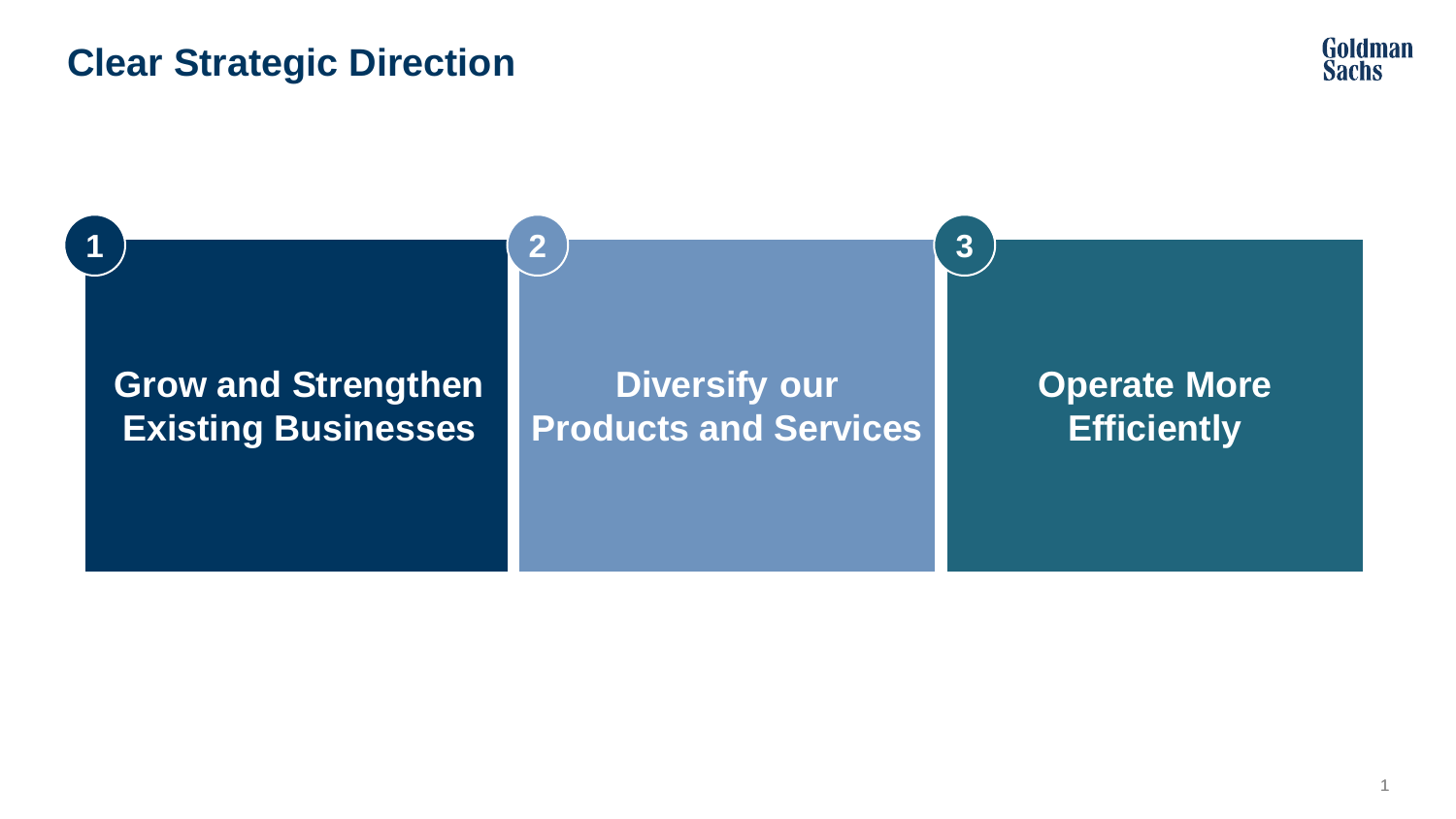## **Client-Oriented Strategy Delivered Record 2021 Revenues**



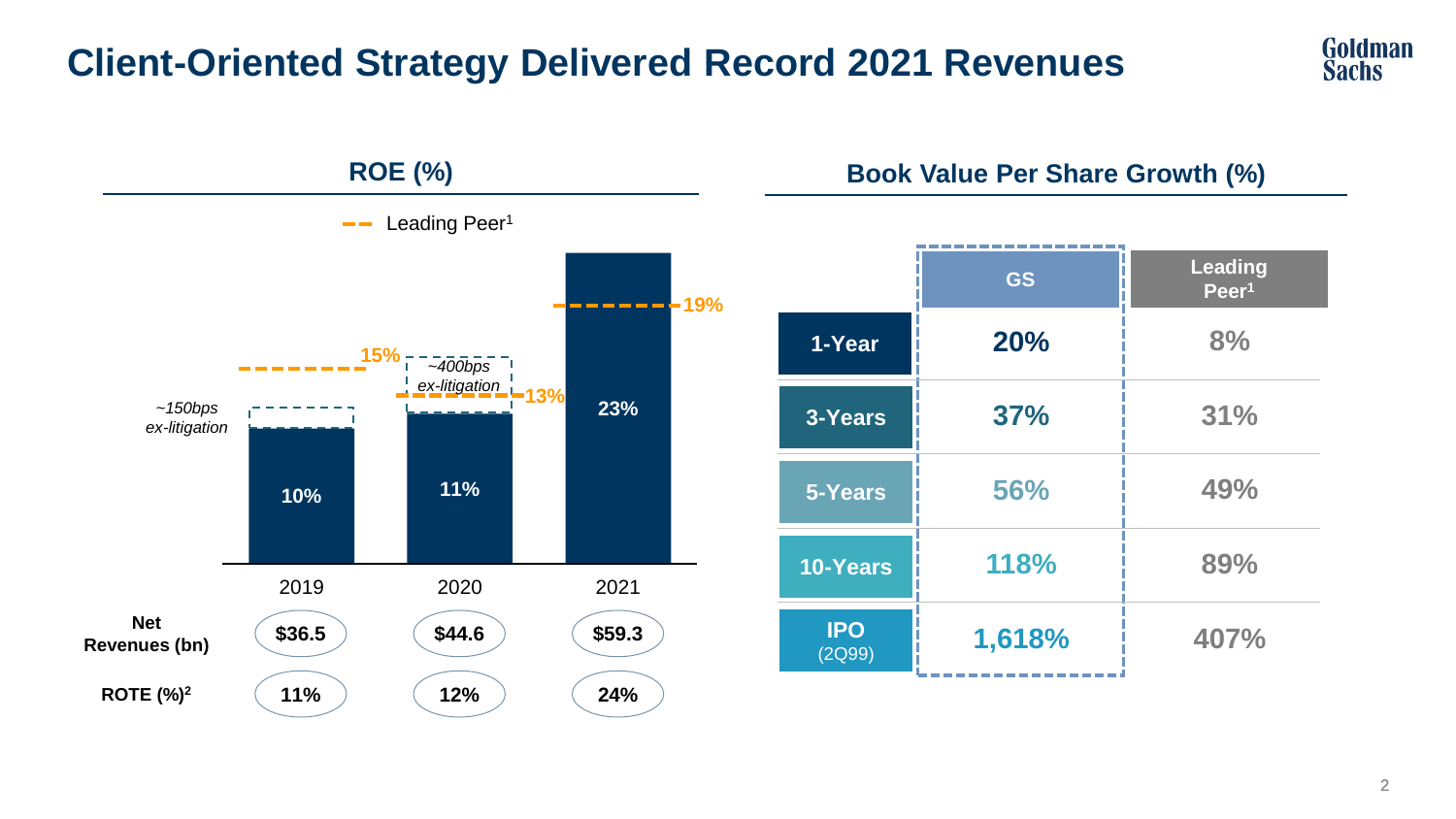### **Strong Progress Against Our Goals**



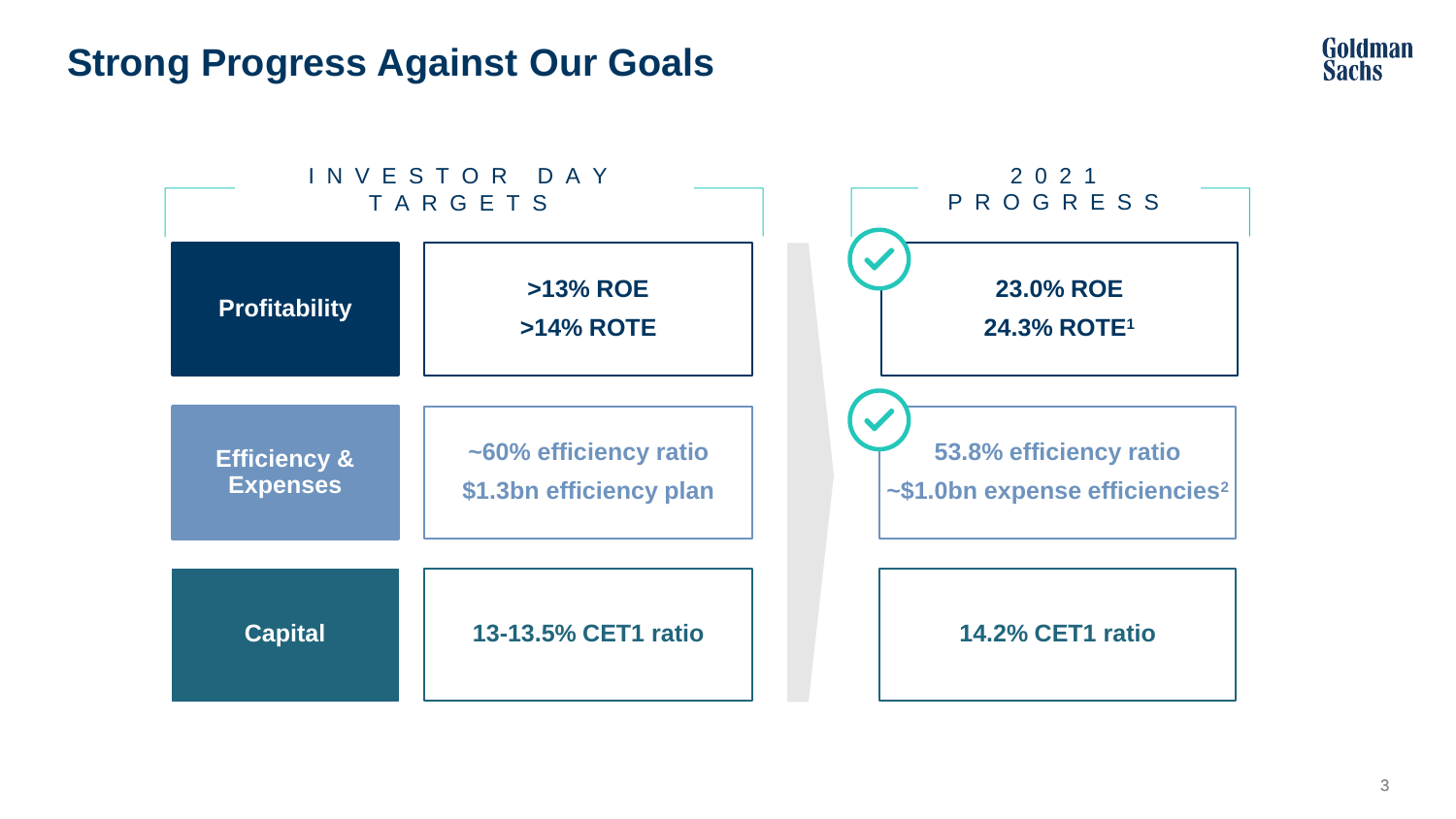## **Premier Client Franchise Driving Share Gains and Growth**





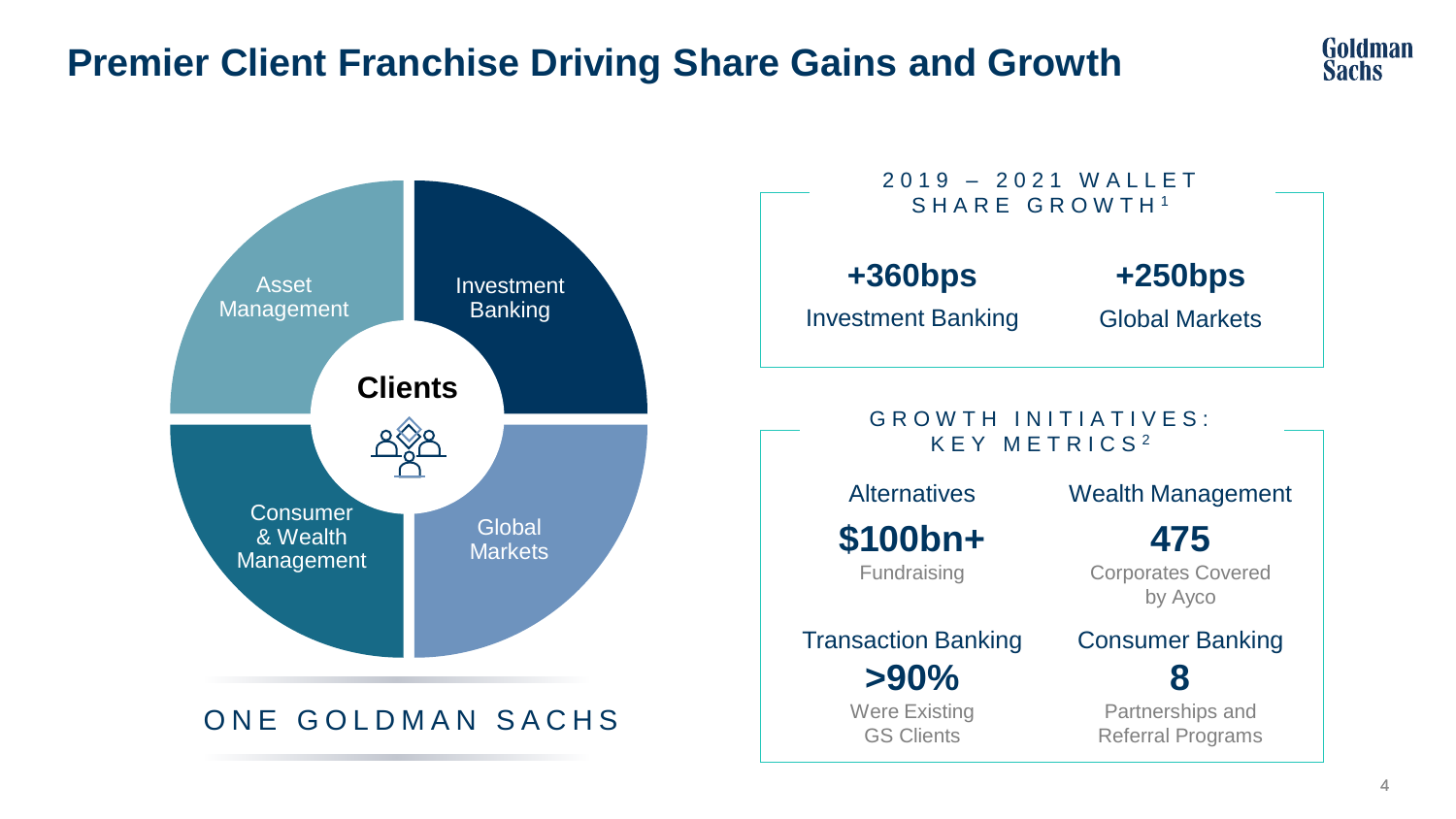### Investment Banking and Global Markets: **Synergies Delivering Integrated Execution Solutions 1**



**Goldman Sachs**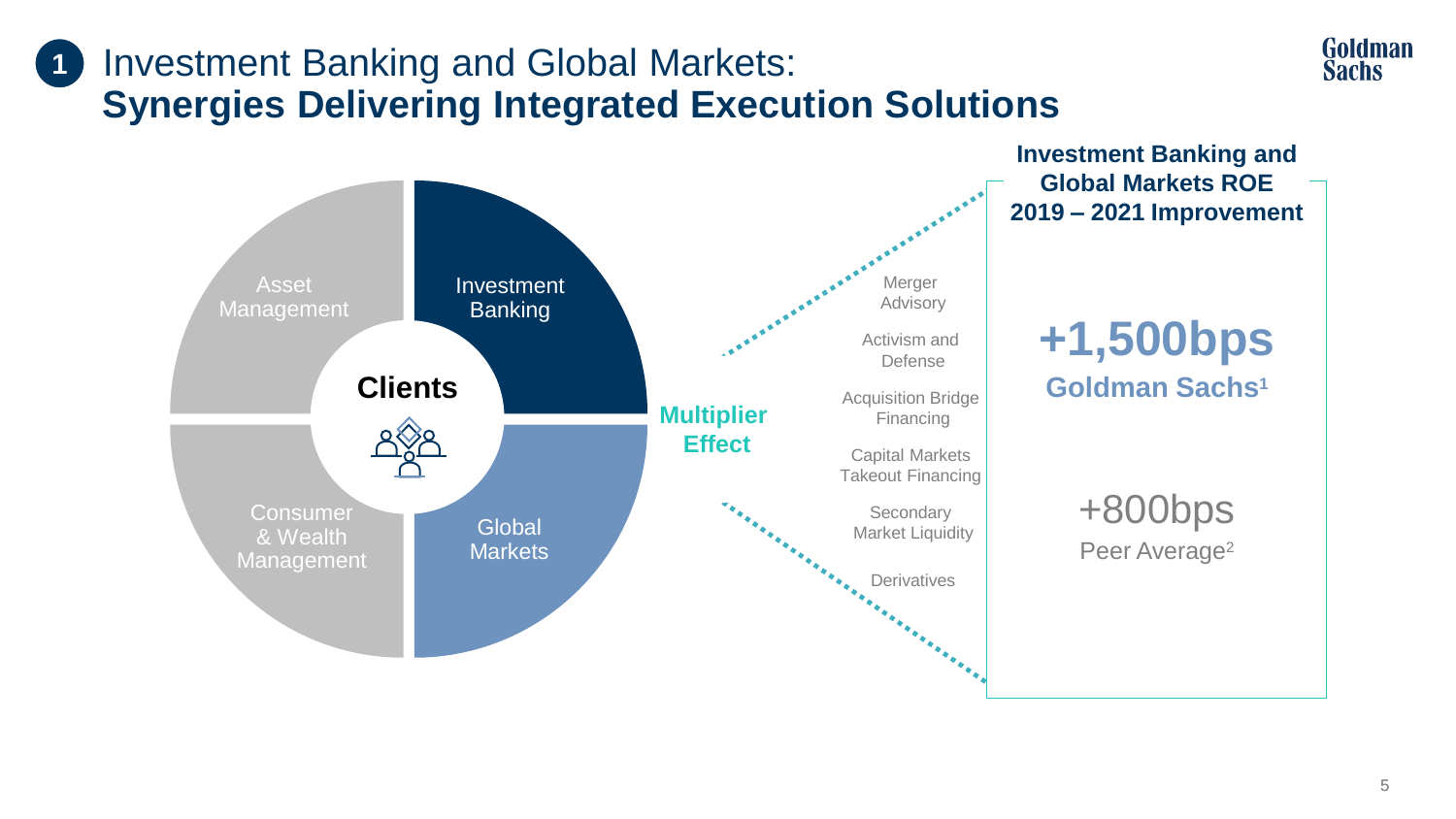### Investment Banking: **Robust Backlog Combined with Strategic Growth Opportunities 1**



Goldman **Sachs**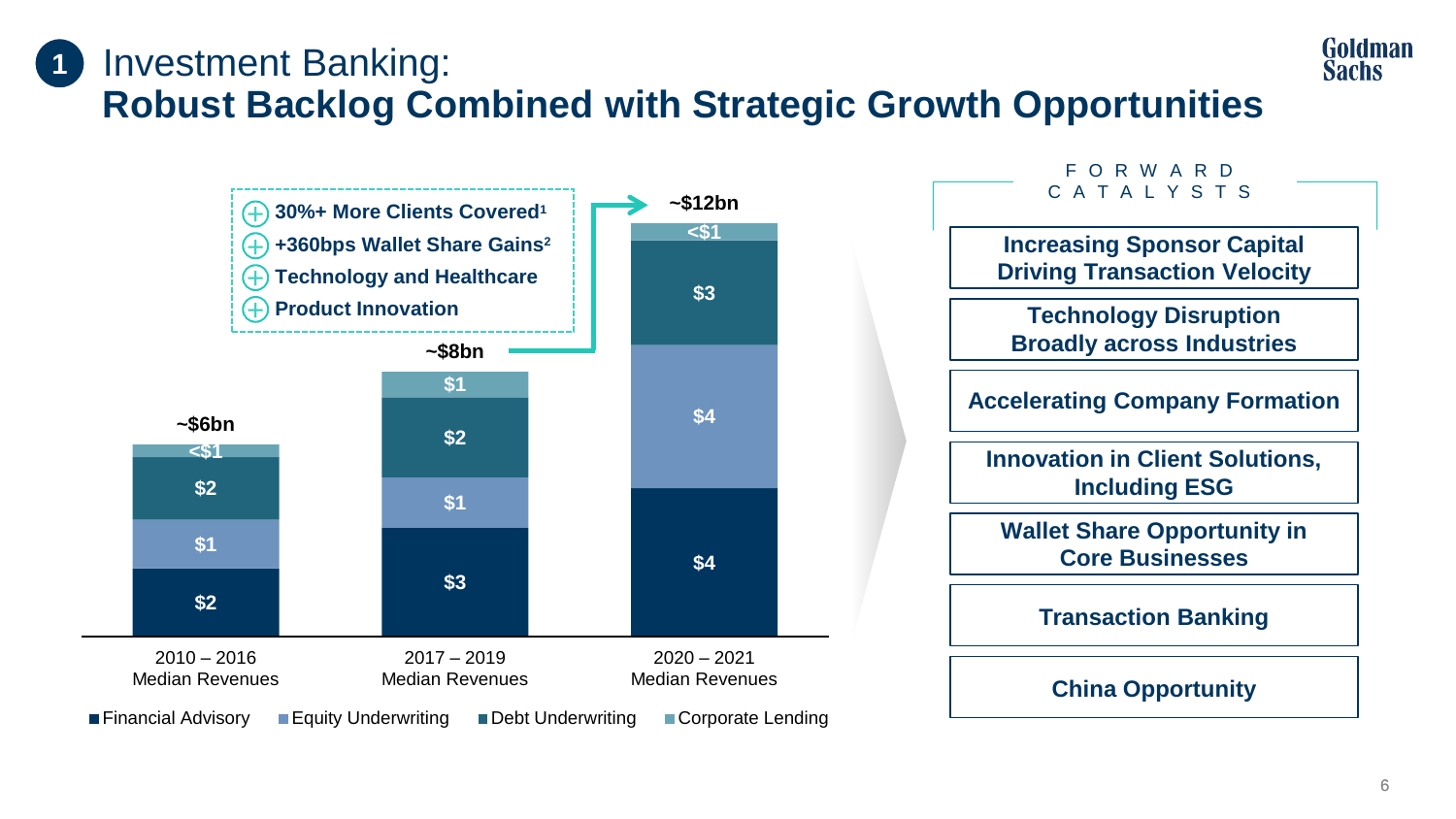### Global Markets: **Solid Track Record and Strategic Growth 1**



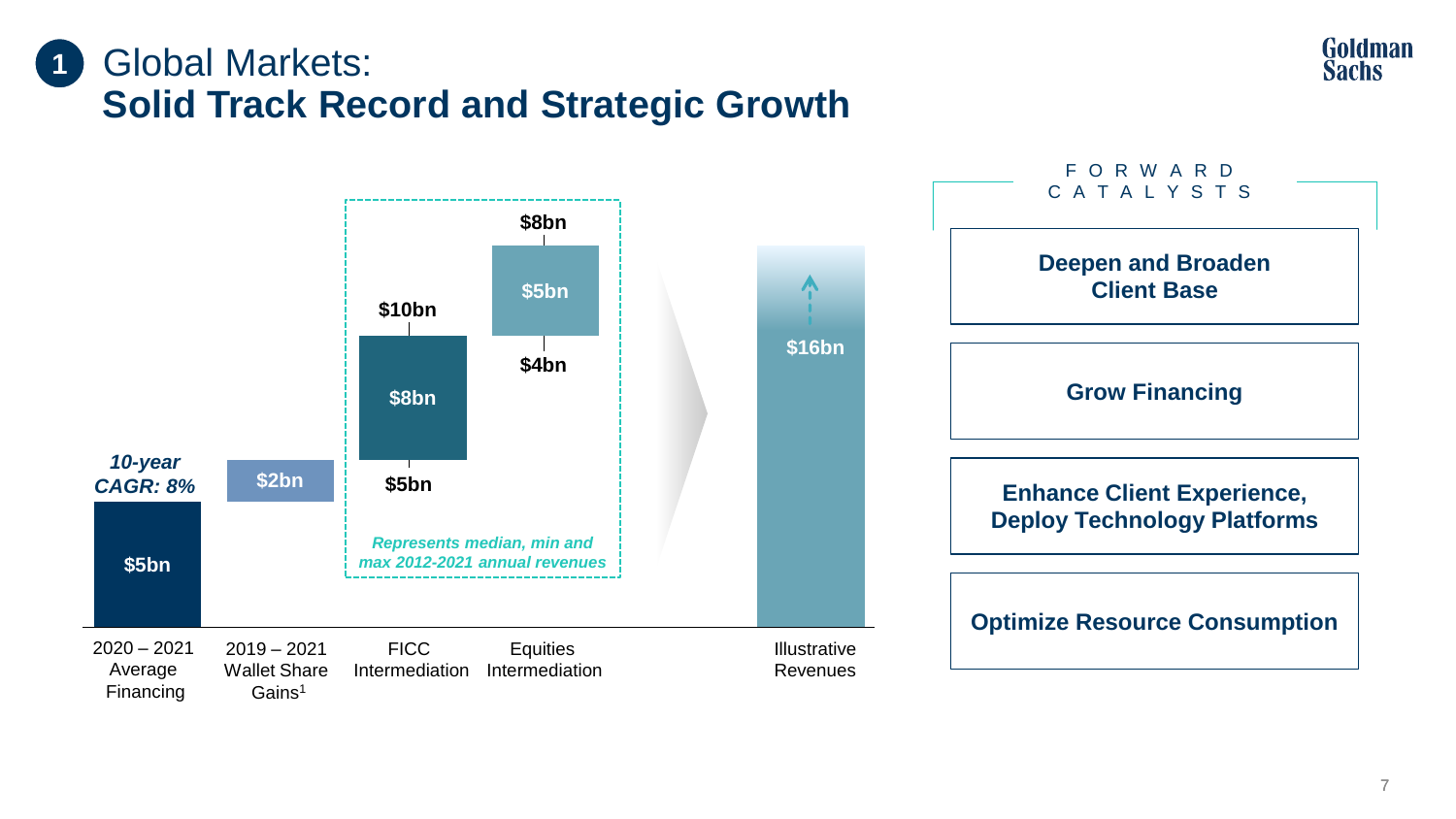### Asset Management & Wealth Management: **Integrated, Client-Oriented Businesses At Scale 2**



**Top 5 Global Active Asset Manager 1** *(Pro Forma for NNIP)* 

# **Premier Ultra High Net Worth Franchise**

Total Wealth Management client assets of >\$1 trillion<sup>2</sup>

**Top 5 Alternative Asset Manager 1**

\$426 billion total alternative assets

Goldman **Sachs**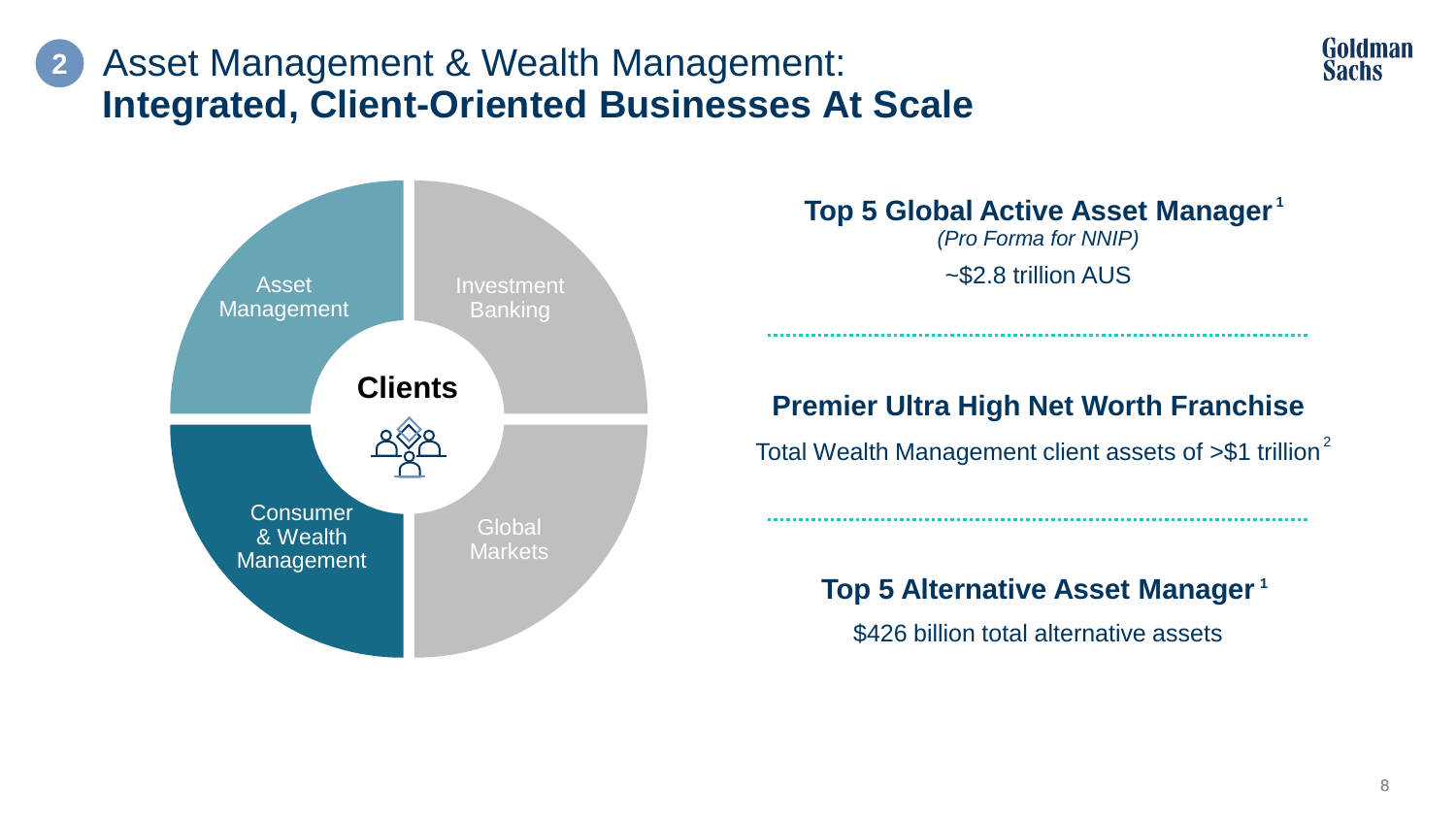### Asset Management & Wealth Management: **Expanding From a Leading Position at Scale 2**



**Goldman Sachs**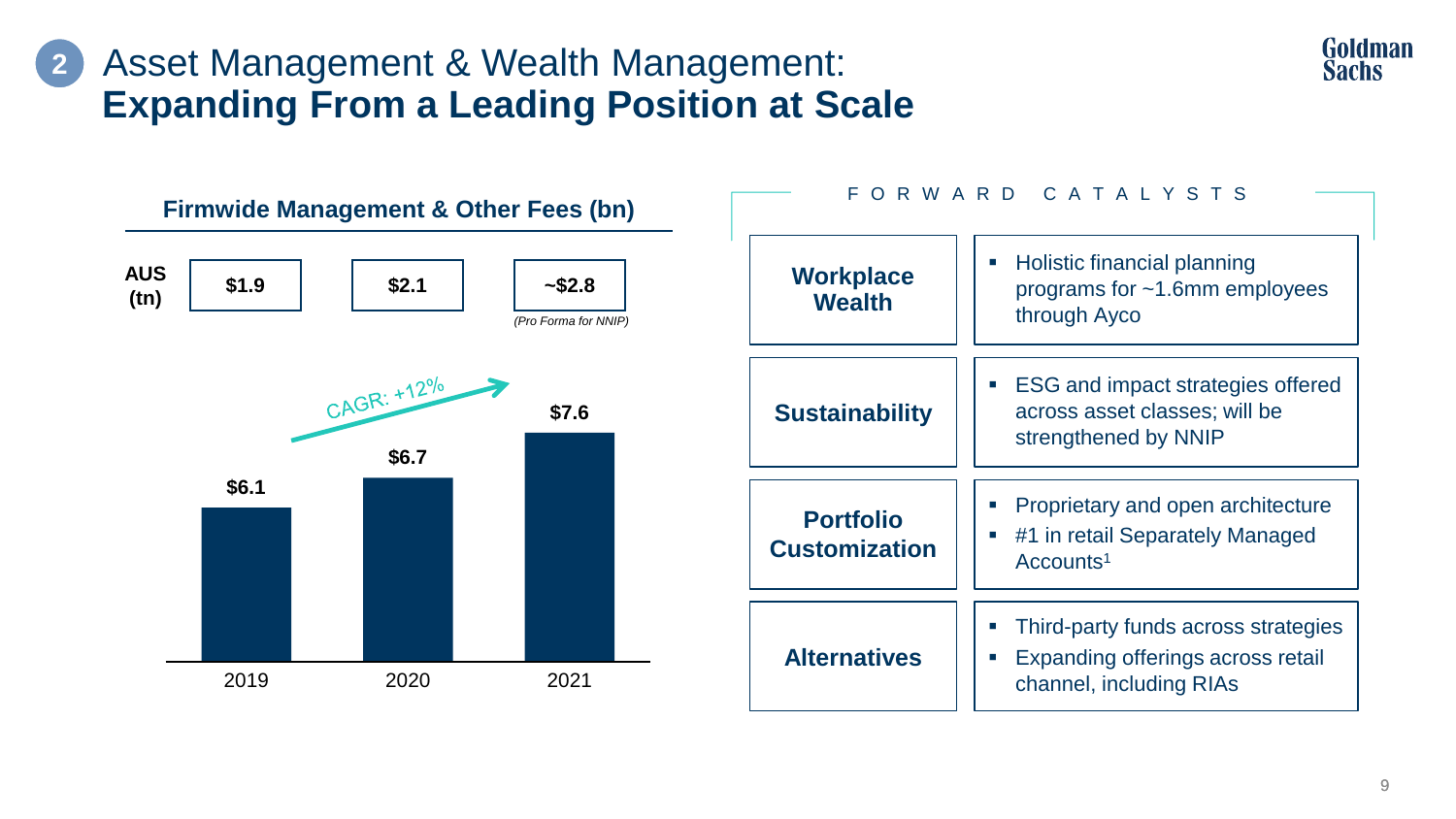



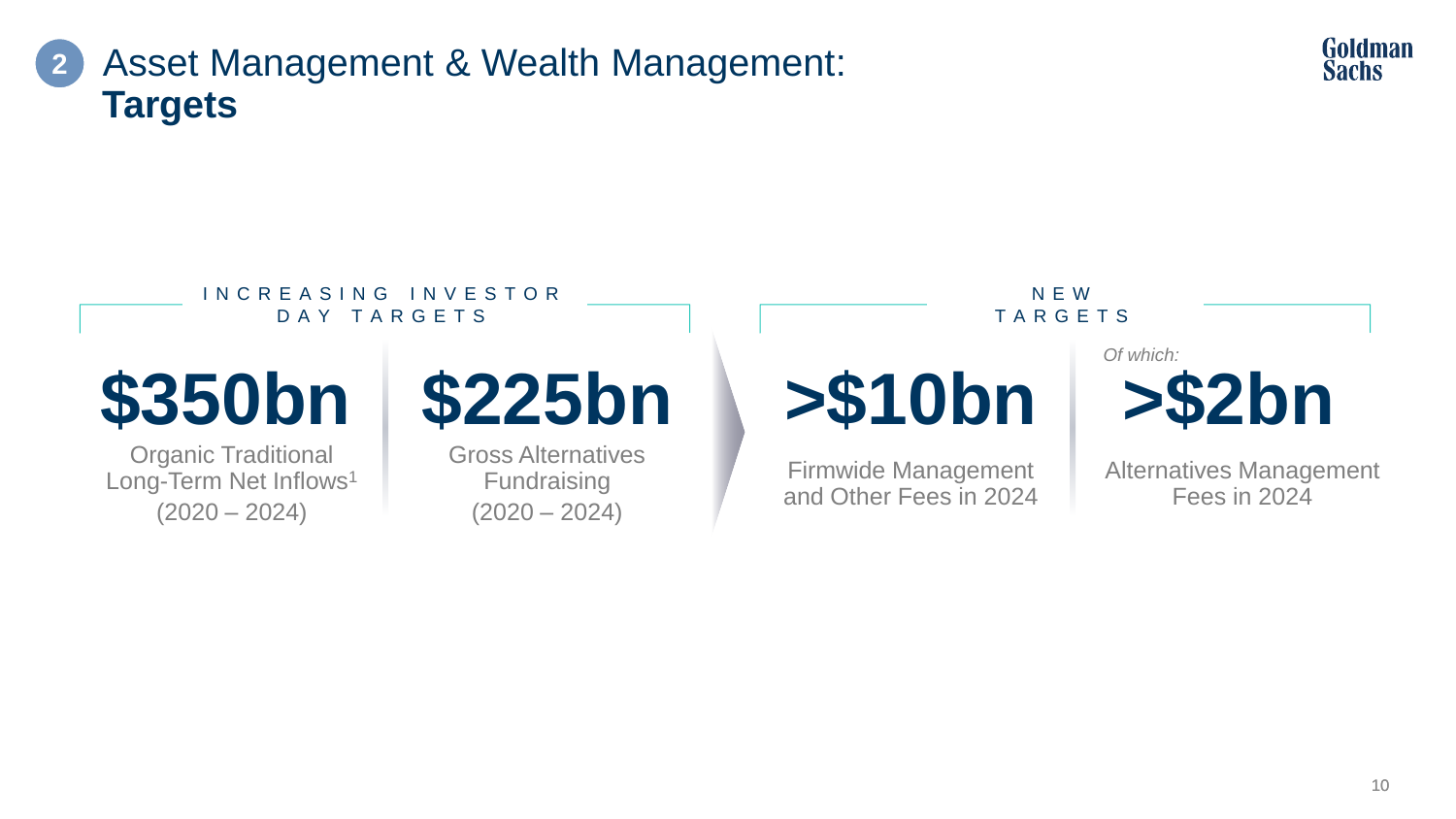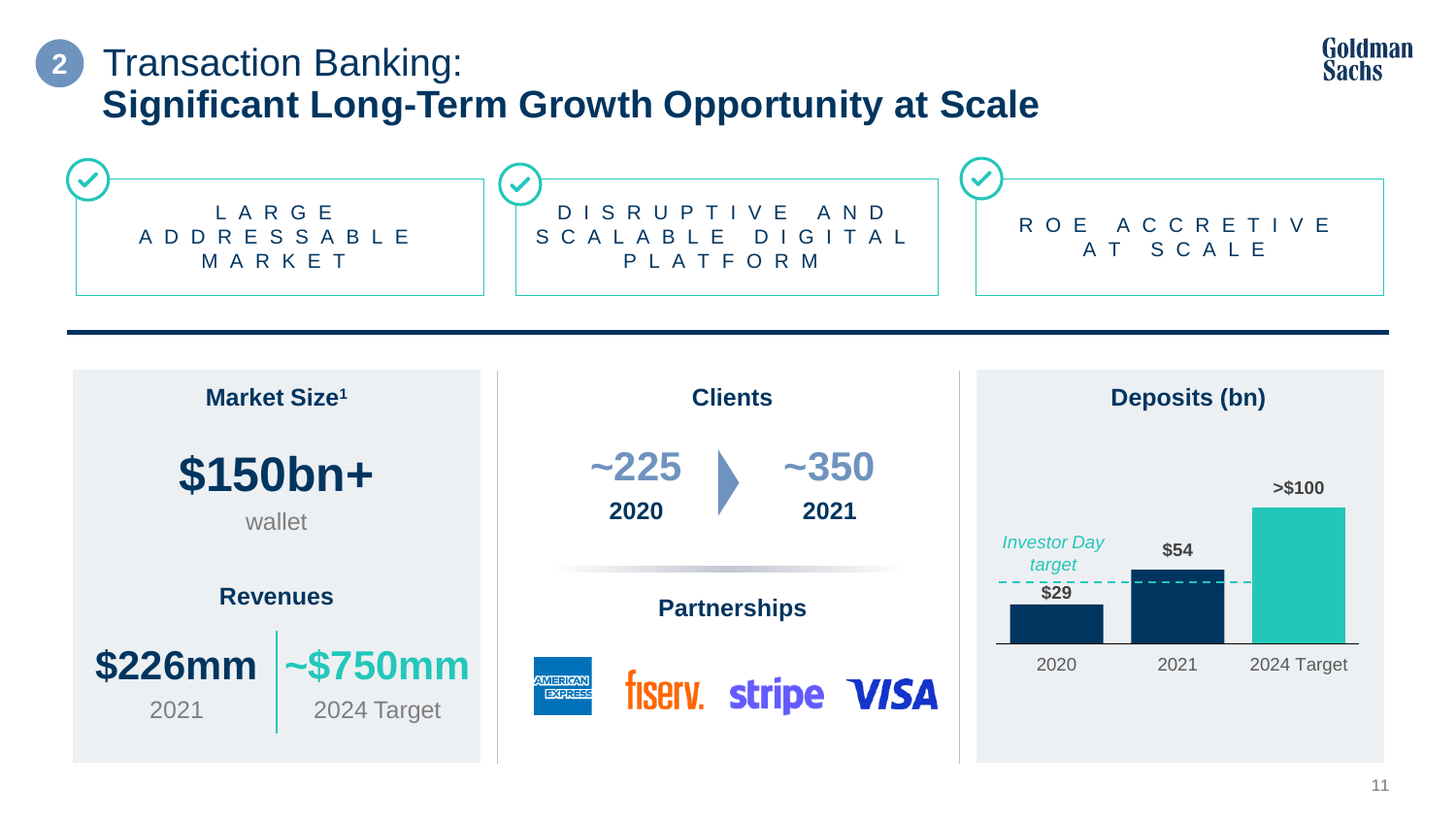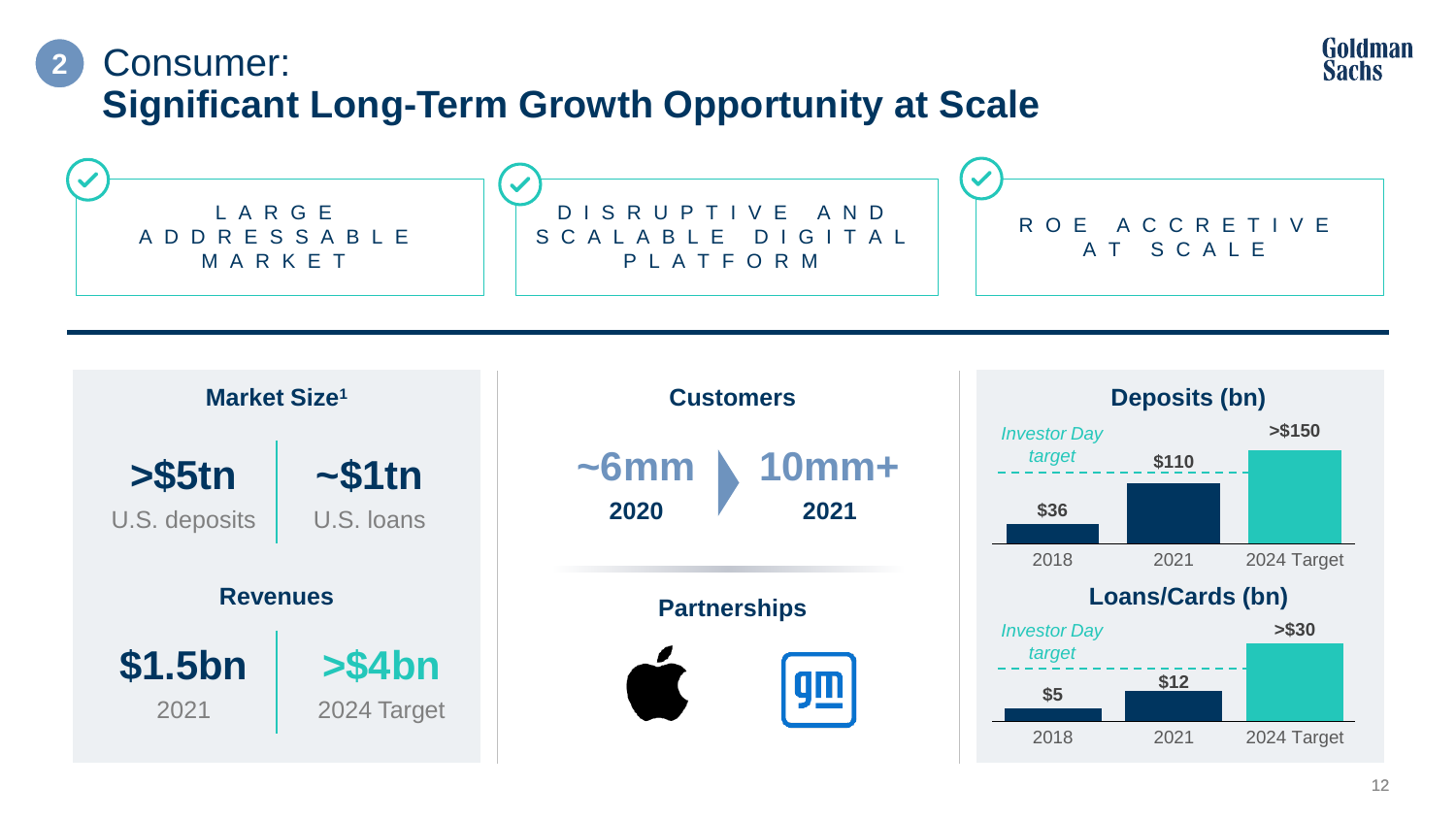### **Flexible Cost Structure Enables Investments, Supports Returns 3**







**~\$1.0bn**

Efficiency Savings Achieved<sup>1</sup>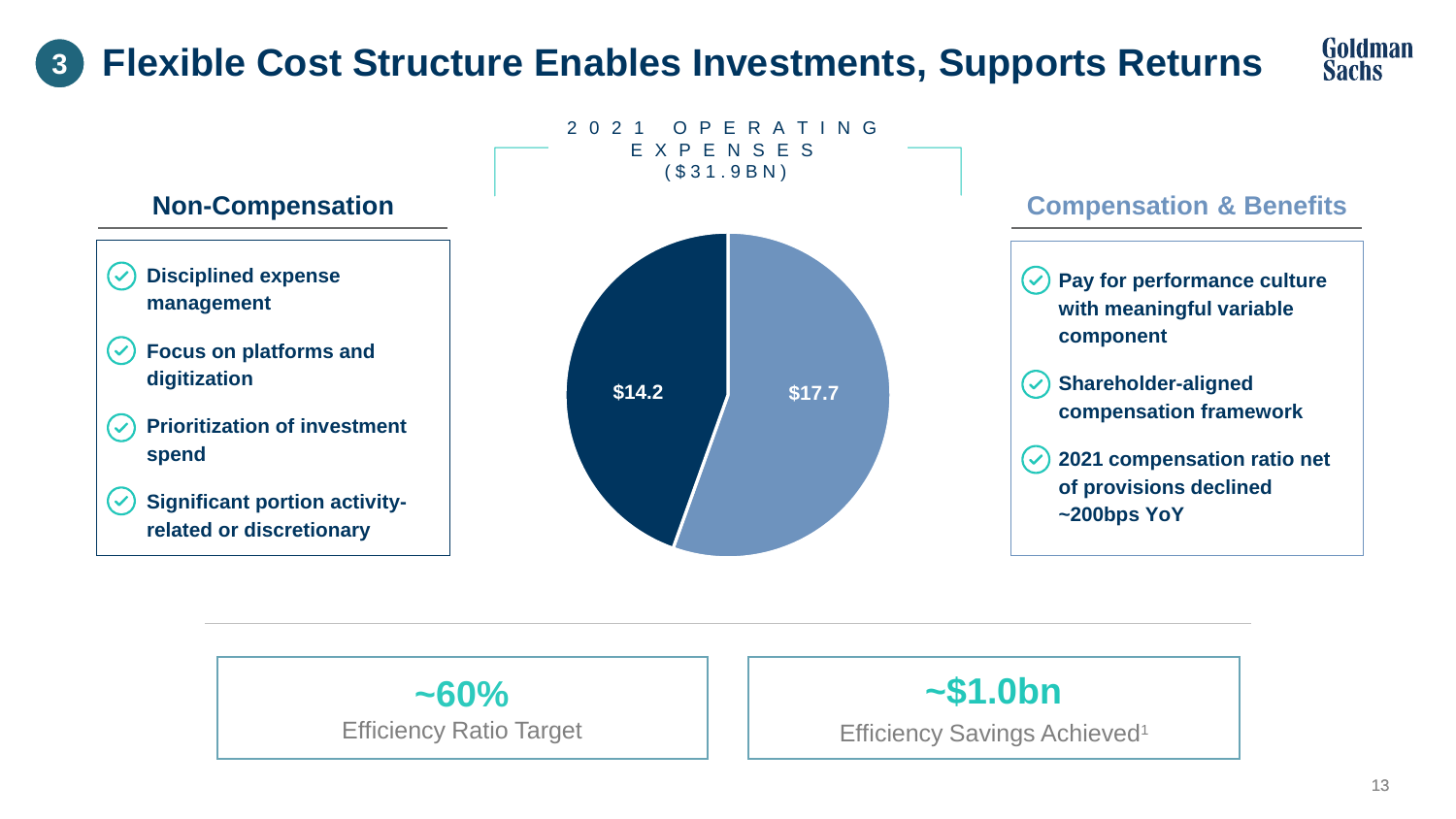





**Requirement**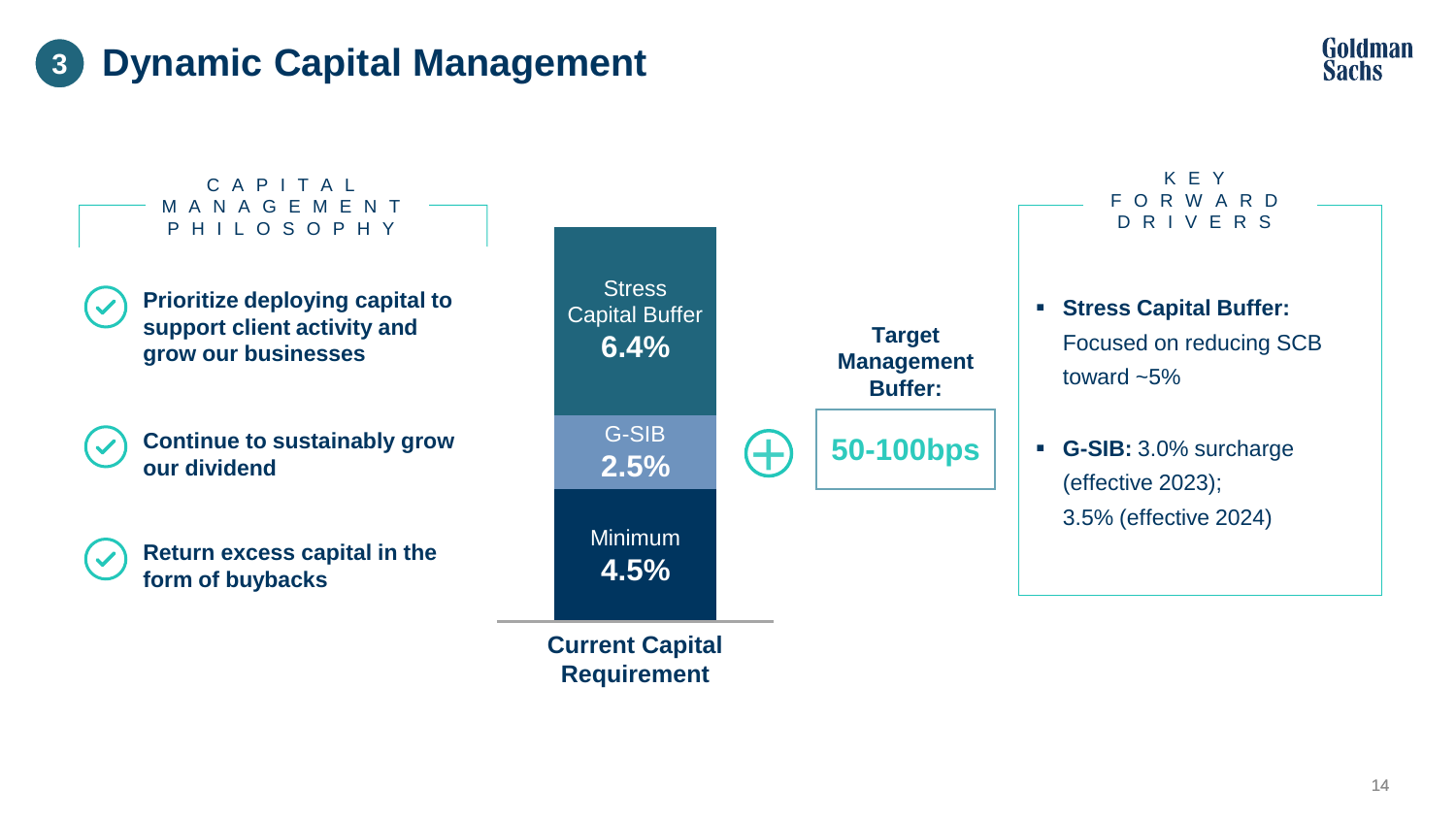### **Driving Value for Shareholders**





### 2 0 2 4 B U S I N E S S T A R G E T S

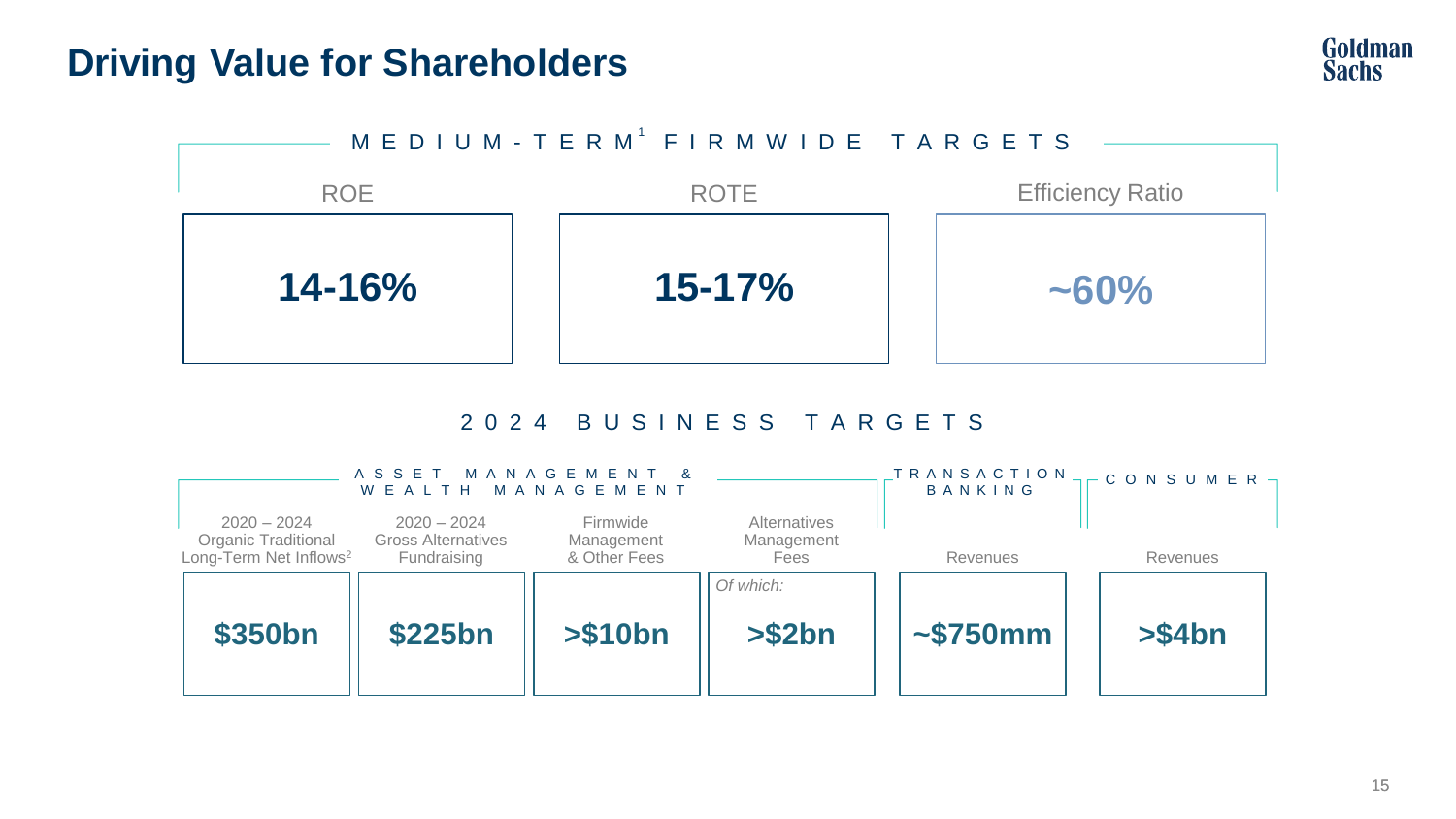### **Successfully Executing Our Strategic Plan**



**Clients are at the center of our firm**

**Operating with a growth mindset**

**Well-positioned to execute given our unique competitive advantages**

**Track record of driving returns and unlocking shareholder value**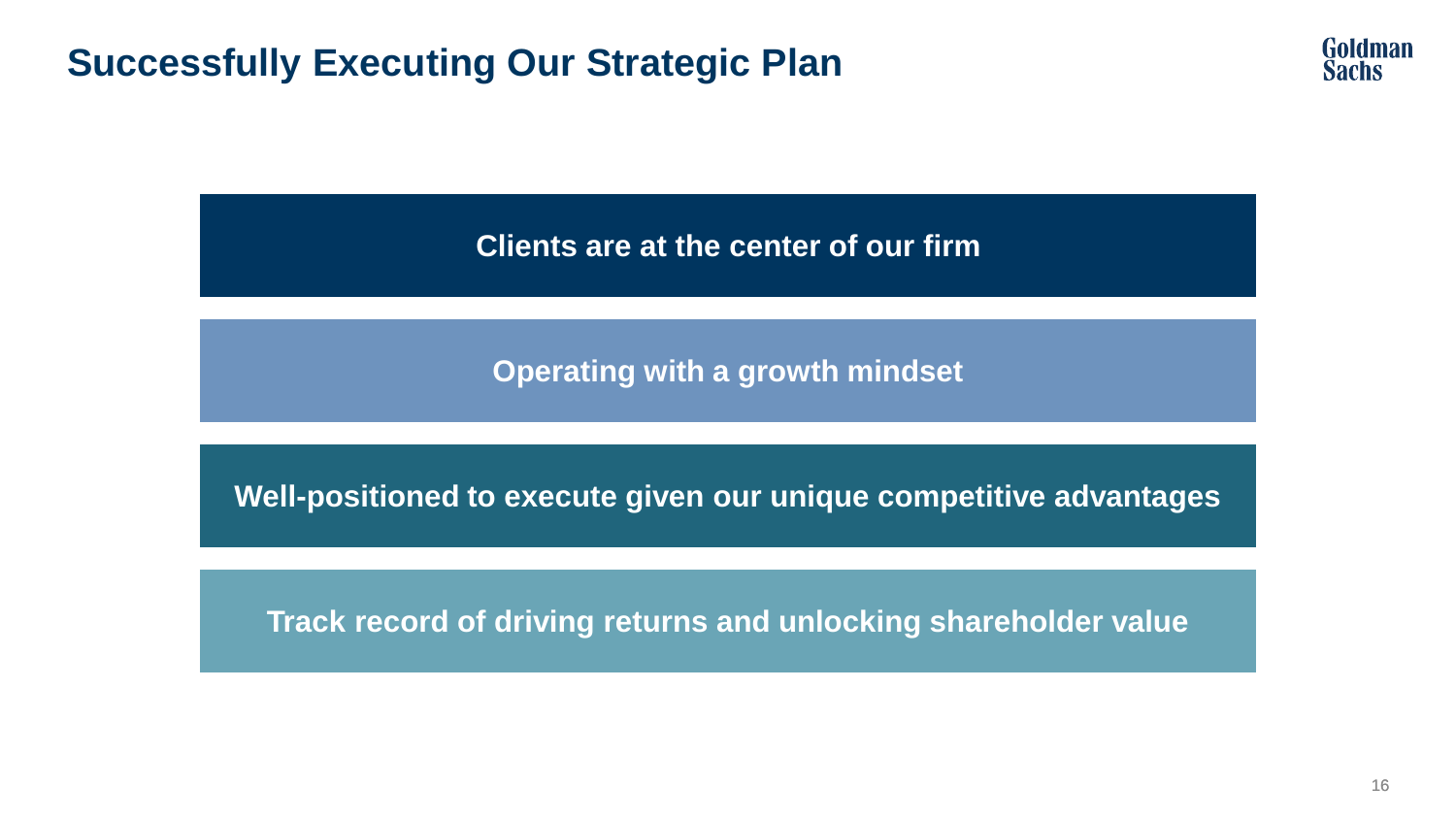# **Goldman Sachs Strategic Update**

Credit Suisse Financial Services Conference

**David M. Solomon** Chairman and Chief Executive Officer

February 17, 2022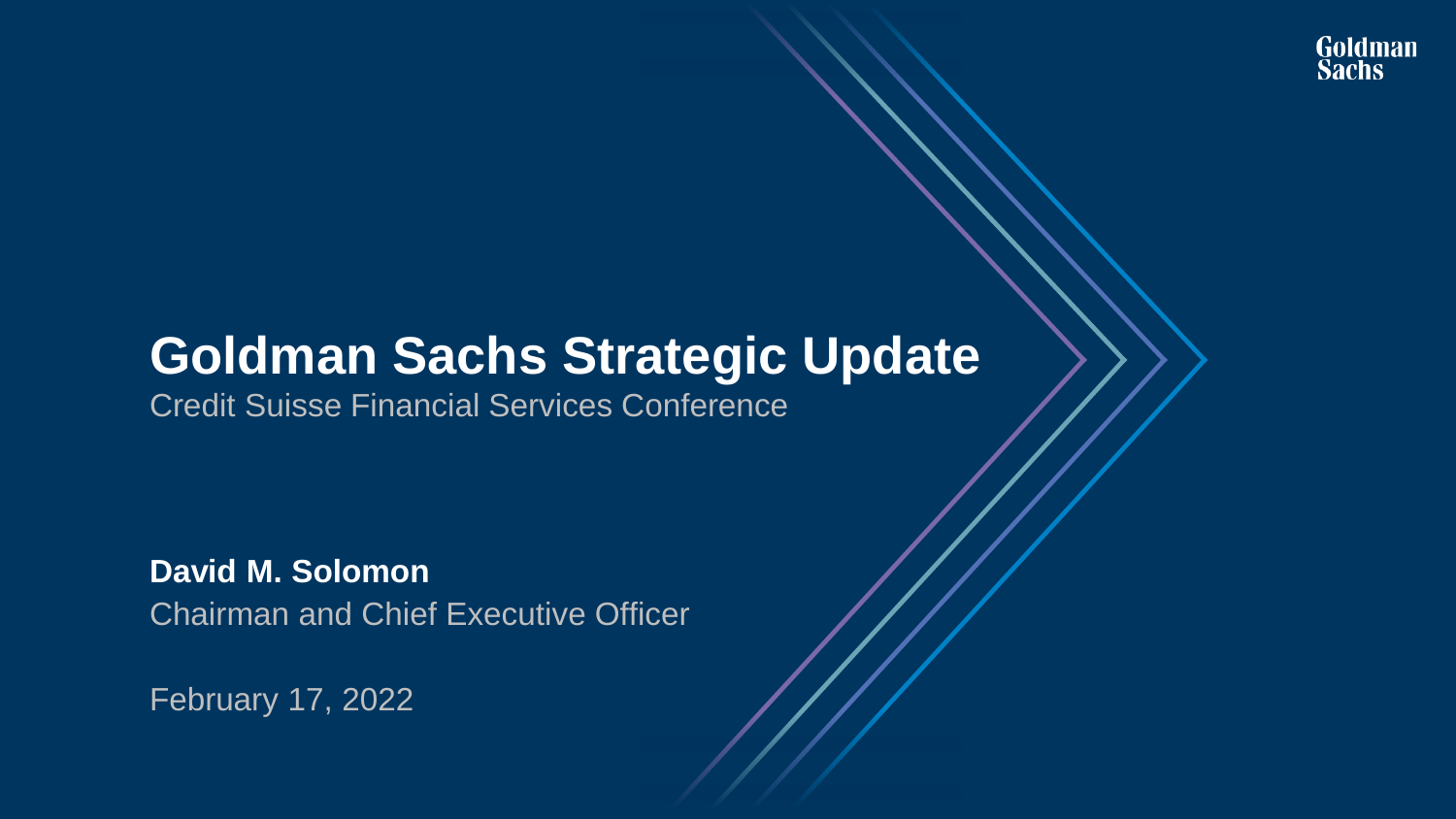### **Investor Day Targets and Selected KPI Progress**



| Medium-Term <sup>1</sup> Initiative             | <b>Progress</b>                                             |  |  |  |  |  |
|-------------------------------------------------|-------------------------------------------------------------|--|--|--|--|--|
| >13% ROE                                        | 23.0% in 2021                                               |  |  |  |  |  |
| $>14\%$ ROTE <sup>2</sup>                       | 24.3% in 2021                                               |  |  |  |  |  |
| 30bps improvement in<br>funding spreads         | 17bps<br>improvement in<br>funding spreads<br>since YE19    |  |  |  |  |  |
| \$100bn in deposit growth                       | \$174bn raised<br>across channels<br>since YE19             |  |  |  |  |  |
| $\sim$ 50/50% deposits vs.<br>unsecured funding | 55% deposits vs.<br>unsecured funding<br>as of 4021         |  |  |  |  |  |
| ~60% efficiency ratio                           | 53.8% in 2021                                               |  |  |  |  |  |
| \$1.3bn efficiency plan                         | Achieved ~\$1.0bn<br>expense<br>efficiencies since<br>YE193 |  |  |  |  |  |
| 13-13.5% CET1 ratio                             | 14.2% as of 4Q21                                            |  |  |  |  |  |

### **I N V E S T M E N T B A N K I N G F I R M W I D E G L O B A L M A R K E T S**

| <b>Initiative</b>                                              | <b>Progress</b>                                                |
|----------------------------------------------------------------|----------------------------------------------------------------|
| #1 in M&A, #1 in Equity<br>U/W; Top 4 Debt U/W<br>wallet share | #1 M&A, #1 Equity U/W, #3<br>Debt U/W wallet share in<br>20214 |
| Expand client footprint                                        | 30%+ more clients covered<br>as of YF21 vs. YF17               |
| \$50bn TxB deposits in 5+<br>years from YE19                   | Achieved in 3Q21: \$54bn<br>as of 4021                         |
| \$1bn TxB revenues in $5+$<br>years from YE19                  | \$226mm in 2021                                                |

| <b>Initiative</b>                                                                                                       | <b>Progress</b>                                                                                        |
|-------------------------------------------------------------------------------------------------------------------------|--------------------------------------------------------------------------------------------------------|
| \$250bn Organic Firmwide<br>Traditional AUS net inflows<br>in 5 years from YE19 <sup>5</sup>                            | ~\$140bn net inflows since<br><b>YE19</b>                                                              |
| \$100bn Firmwide<br>Alternative AUS net inflows<br>in 5 years from YE19<br>(\$150bn Alternatives gross)<br>fundraising) | ~\$30bn Firmwide<br>Alternative net inflows<br>(\$107bn Alternatives gross)<br>fundraising) since YE19 |
| \$4bn capital reduction in 5<br>years from YE19                                                                         | 2021 average common<br>equity +\$3.6bn vs. 2019                                                        |

| <b>Initiative</b>                                     | <b>Progress</b>                                               |  |  |  |  |
|-------------------------------------------------------|---------------------------------------------------------------|--|--|--|--|
| ROE >10% in 3 years from YE19                         | 15.3% in 2021                                                 |  |  |  |  |
| Top 3 position with top 100 clients                   | Top 3 with 72 of the top 100<br>client <sub>6</sub>           |  |  |  |  |
| Grow financing revenues                               | \$5.9bn in 2021; +33% vs.<br>2019                             |  |  |  |  |
| Deploy technology platform                            | 87K Marquee MAUs as of<br>4Q21 (+35K since 2019) <sup>7</sup> |  |  |  |  |
| \$700mm efficiency plan in 3 years<br>from YE19       | Achieved ~\$600mm expense<br>efficiencies since YE193         |  |  |  |  |
| \$2bn of capital redeployment in 3<br>years from YE19 | $\sim$ \$1.7bn since YE19                                     |  |  |  |  |

### **A S S E T M A N A G E M E N T C O N S U M E R & W E A L T H M A N A G E M E N T**

| <b>Initiative</b>                                                  | <b>Progress</b>                                                                    |  |  |  |  |
|--------------------------------------------------------------------|------------------------------------------------------------------------------------|--|--|--|--|
| Increase client facing professionals<br>in UHNW globally           | Hired $~240$ client facing<br>professionals since YE19<br>(~20% net growth)        |  |  |  |  |
| Leverage corporate relationships<br>and expand HNW franchise reach | Cover 475 corporates (+35<br>since YE19); cover 1.6mm<br>employees vs. 1mm in 2019 |  |  |  |  |
| \$20bn+ Consumer loan/card<br>balances in 5 years from YE19        | \$12bn as of 4Q21                                                                  |  |  |  |  |
| \$125bn+ Consumer deposits in 5<br>vears from YE19                 | \$110bn as of 4Q21                                                                 |  |  |  |  |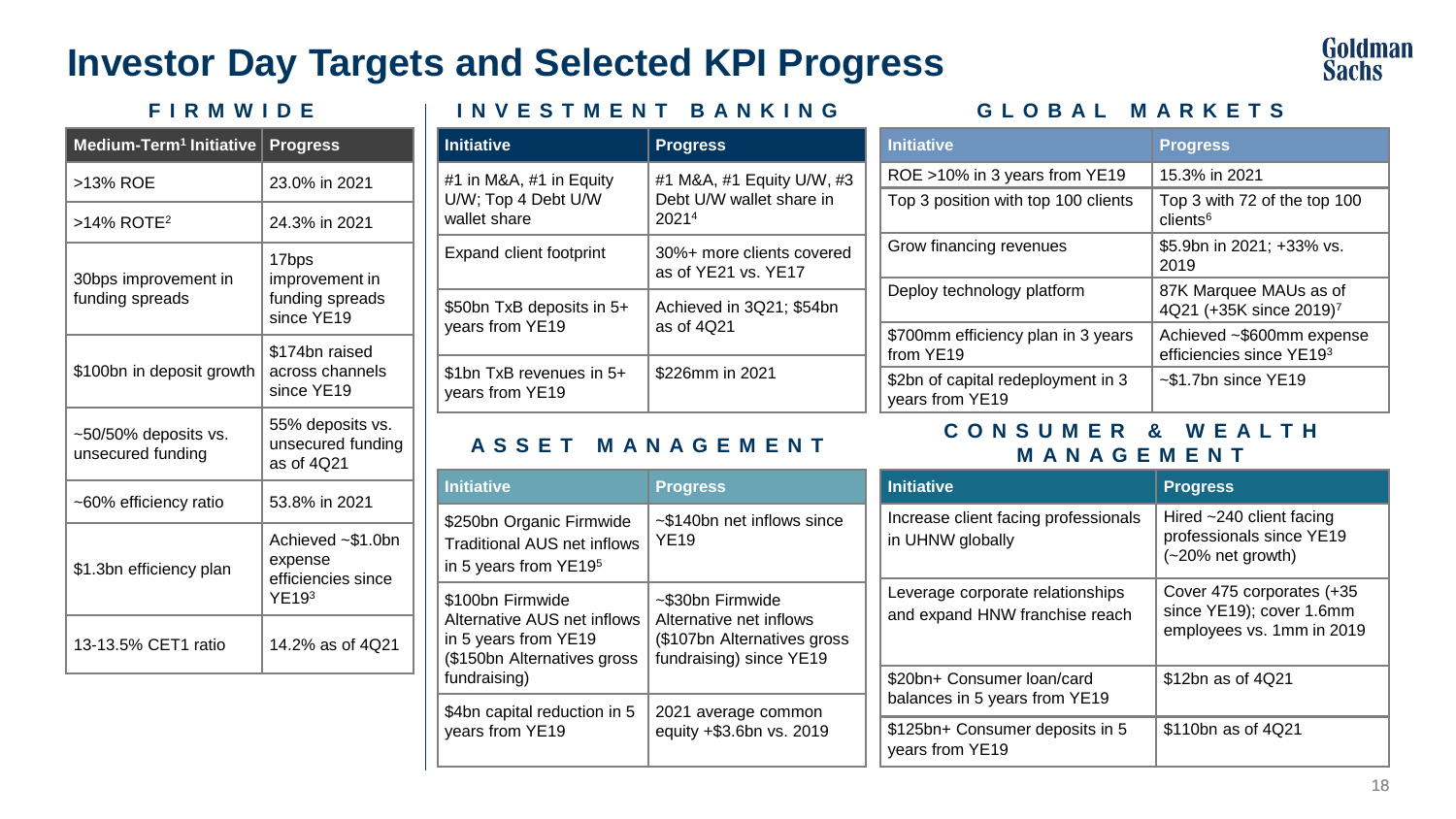These notes refer to the financial metrics and/or defined term presented on:

#### Slide 2:

- 1. Per company filings. Peer set includes MS, JPM, BAC, C
- 2. Return on average common shareholders' equity (ROE) is calculated by dividing net earnings applicable to common shareholders by average monthly common shareholders' equity. Return on average tangible common shareholders' equity (ROTE) is calculated by dividing net earnings applicable to common shareholders by average monthly tangible common shareholders' equity. Tangible common shareholders' equity is calculated as total shareholders' equity less preferred stock, goodwill and identifiable intangible assets. Management believes that ROTE is meaningful because it measures the performance of businesses consistently, whether they were acquired or developed internally and that tangible common shareholders' equity is meaningful because it is a measure that the firm and investors use to assess capital adequacy. ROTE and tangible common shareholders' equity are non-GAAP measures and may not be comparable to similar non-GAAP measures used by other companies. The table below presents a reconciliation of average common shareholders' equity to average tangible common shareholders' equity:

|                                             | <b>AVERAGE FOR THE YEAR ENDED</b> |                          |   |                          |  |                          |
|---------------------------------------------|-----------------------------------|--------------------------|---|--------------------------|--|--------------------------|
| Unaudited, \$ in millions                   |                                   | <b>DECEMBER 31, 2019</b> |   | <b>DECEMBER 31, 2020</b> |  | <b>DECEMBER 31, 2021</b> |
| Total shareholders' equity                  |                                   | 90.297                   | S | 91.779                   |  | 101,705                  |
| Preferred stock                             |                                   | (11, 203)                |   | (11.203)                 |  | (9,876)                  |
| Common shareholders' equity                 |                                   | 79.094                   |   | 80.576                   |  | 91,829                   |
| Goodwill and identifiable intangible assets |                                   | (4, 464)                 |   | (4, 855)                 |  | (4,863)                  |
| Tangible common shareholders' equity        |                                   | 74.630                   | S | 75.721                   |  | 86.966                   |

#### Slide 3:

- 1. ROTE is a non-GAAP measure and may not be comparable to similar non-GAAP measures used by other companies. See end note 2 for slide 2 for further information about ROTE, including the reconciliation of average common shareholders' equity to average tangible common shareholders' equity
- 2. Annual run-rate expense efficiencies from YE19 YE21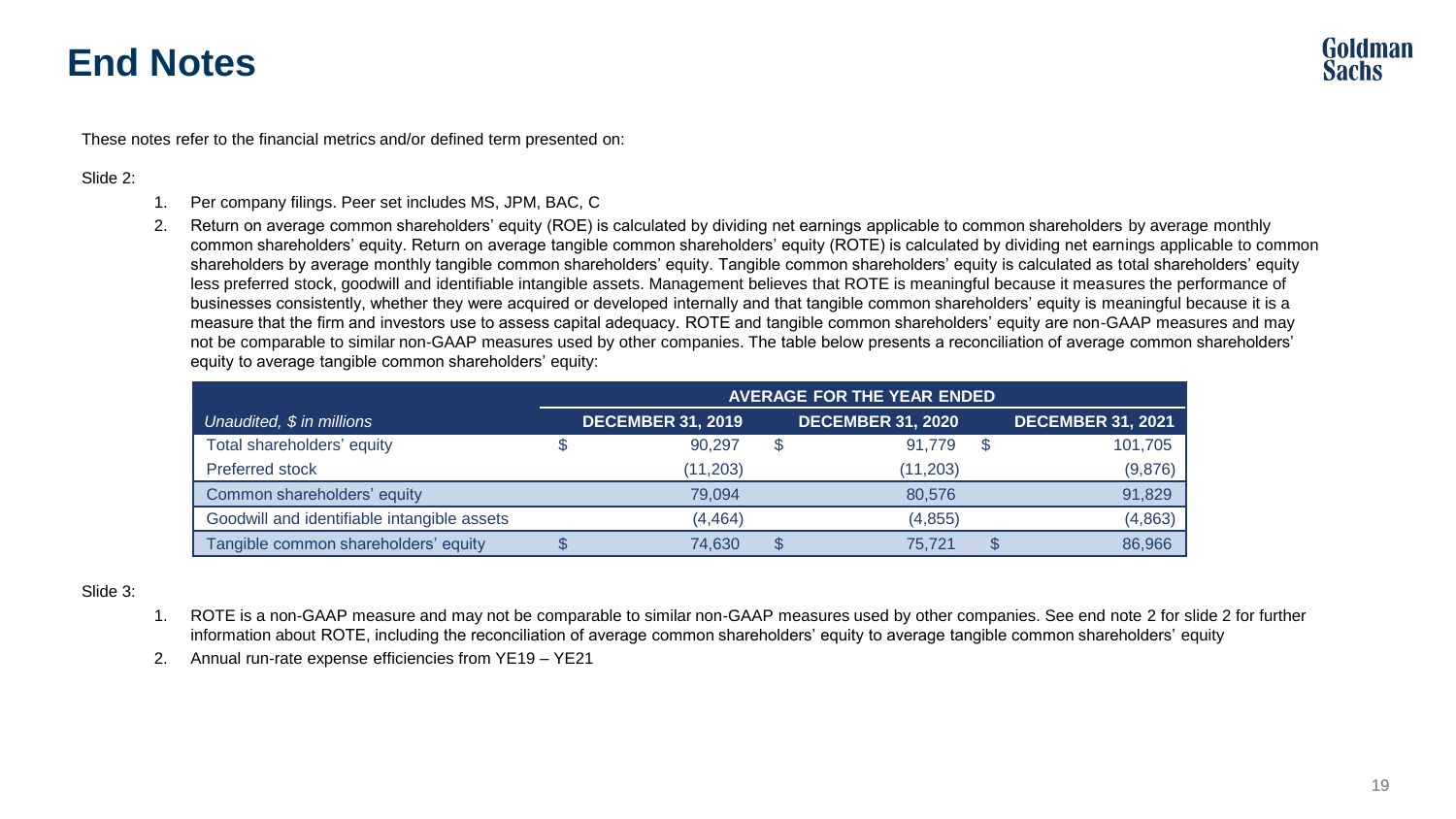These notes refer to the financial metrics and/or defined term presented on:

#### Slide 4:

- 1. Data based on reported revenues for Advisory, Equity underwriting and Debt underwriting for Investment Banking and for FICC and Equities for Global Markets. Total wallet includes GS, MS, JPM, BAC, C, DB, UBS, CS, BARC. BARC 2021 revenues reflect consensus estimates per Visible Alpha as of February 14, 2022
- 2. Alternatives fundraising reflects gross commitments from YE19 YE21

#### Slide 5:

1. The table below presents net earnings applicable to common shareholders, average common equity and ROE for the firm's Investment Banking and Global Markets segments, and the reconciliation to the total of the two segments:

|                                                |    | <b>INVESTMENT</b> |     | <b>GLOBAL</b>  |    | <b>INVESTMENT BANKING +</b> |  |
|------------------------------------------------|----|-------------------|-----|----------------|----|-----------------------------|--|
| Unaudited, \$ in millions                      |    | <b>BANKING</b>    |     | <b>MARKETS</b> |    | <b>GLOBAL MARKETS</b>       |  |
| YEAR ENDED DECEMBER 31, 2021                   |    |                   |     |                |    |                             |  |
| Net earnings applicable to common shareholders | \$ | 6.705             | -S  | 6.973          | S  | 13,678                      |  |
| Average common equity                          |    | 10.341            | \$  | 45.497         | S  | 55,838                      |  |
| <b>ROE</b>                                     |    | 64.8%             |     | 15.3%          |    | 24.5%                       |  |
| YEAR ENDED DECEMBER 31, 2019                   |    |                   |     |                |    |                             |  |
| Net earnings applicable to common shareholders | \$ | 1.996             | \$. | 2.729          | \$ | 4,725                       |  |
| Average common equity                          |    | 11.167            |     | 40.060         |    | 51,227                      |  |
| <b>ROE</b>                                     |    | 17.9%             |     | 6.8%           |    | 9.2%                        |  |

The impact of net provisions for litigation and regulatory proceedings during 2021 reduced ROE for Investment Banking by 1.8 percentage points, for Global Markets by 0.4 percentage points and for the total of these two segments by 0.6 percentage points, and such provisions during 2019 reduced ROE for Investment Banking by 4.3 percentage points, for Global Markets by 1.5 percentage points and for the total of these two segments by 2.1 percentage points

2. Data based on reported ROEs. Peers include MS (Institutional Securities segment), JPM (Corporate & Investment Bank segment), BAC (Global Banking and Global Markets segments)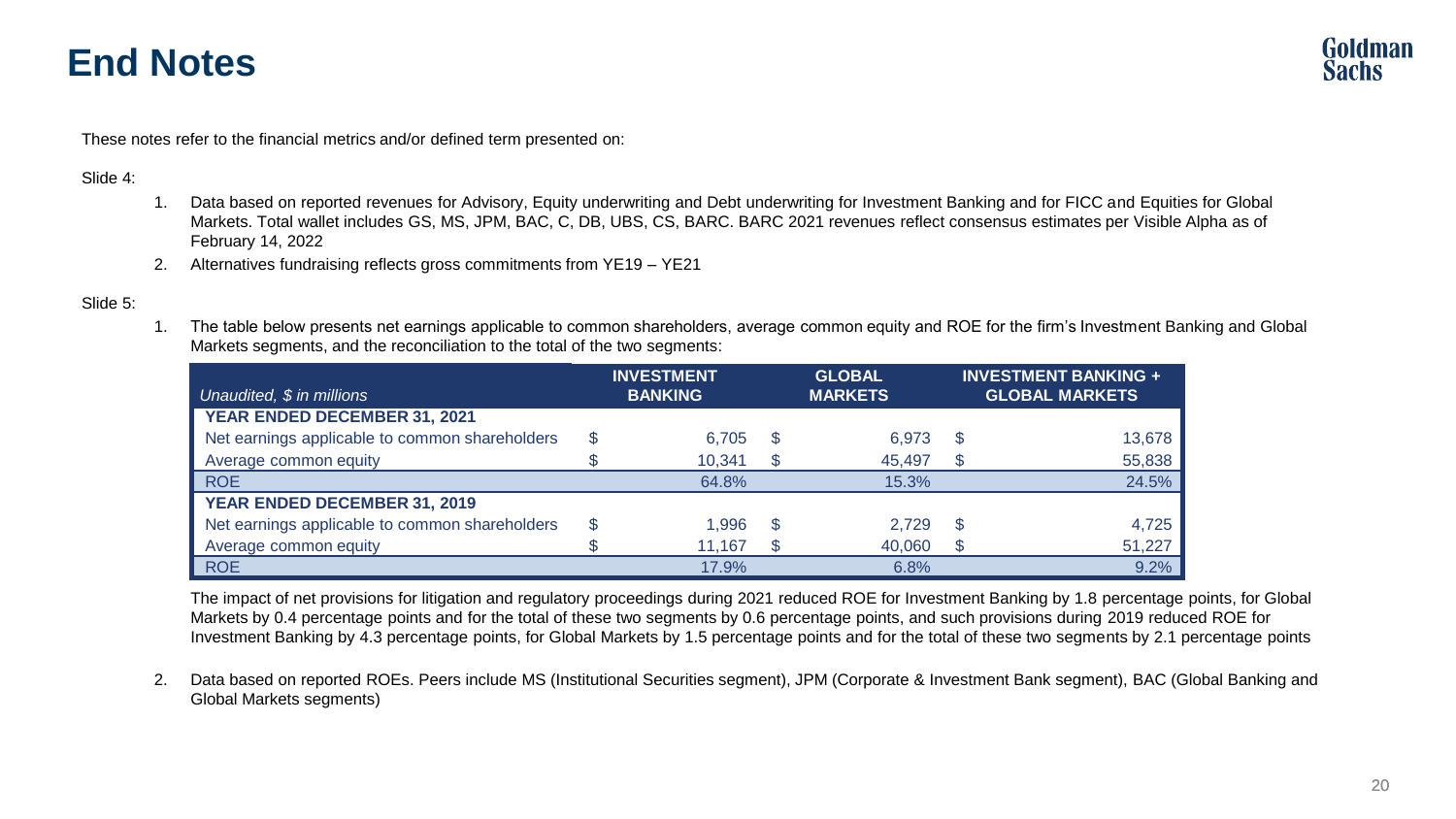These notes refer to the financial metrics and/or defined term presented on:

#### Slide 6:

- 1. Represents increase in Investment Banking covered clients from 2017 2021
- 2. Wallet share gains 2019 2021. See end note 1 for slide 4 for further information

#### Slide 7:

1. 2021 wallet share vs. 2019 wallet share, excluding growth in financing. Data based on reported FICC and Equities revenues. Total wallet includes GS, MS, JPM, BAC, C, DB, UBS, CS, BARC. BARC 2021 revenues reflect consensus estimates per Visible Alpha as of February 14, 2022

#### Slide 8:

- 1. Data as of 4Q21. Peer data compiled from publically available company filings, earnings releases and supplements, and websites, as well as eVestment databases and Morningstar Direct. Peer population represents key competitors tracked internally. GS total alternative assets at year-end 2021 includes \$236 billion alternative AUS and \$190 billion non-fee-earning alternative assets
- 2. Total Wealth Management client assets includes AUS and brokerage assets

#### Slide 9:

1. Source: Cerulli Associates; Largest Separate Account Consultant Program rankings as of 3Q21 total assets

#### Slide 10:

1. Traditional AUS represents fixed income and equity assets

#### Slide 11:

1. Data per McKinsey. Wallet includes U.S., UK, Japan, Germany, Italy, France, Spain, Netherlands, and Ireland

#### Slide 12:

1. U.S. retail deposits per FDIC call reports as of 4Q21; U.S. unsecured loans data per McKinsey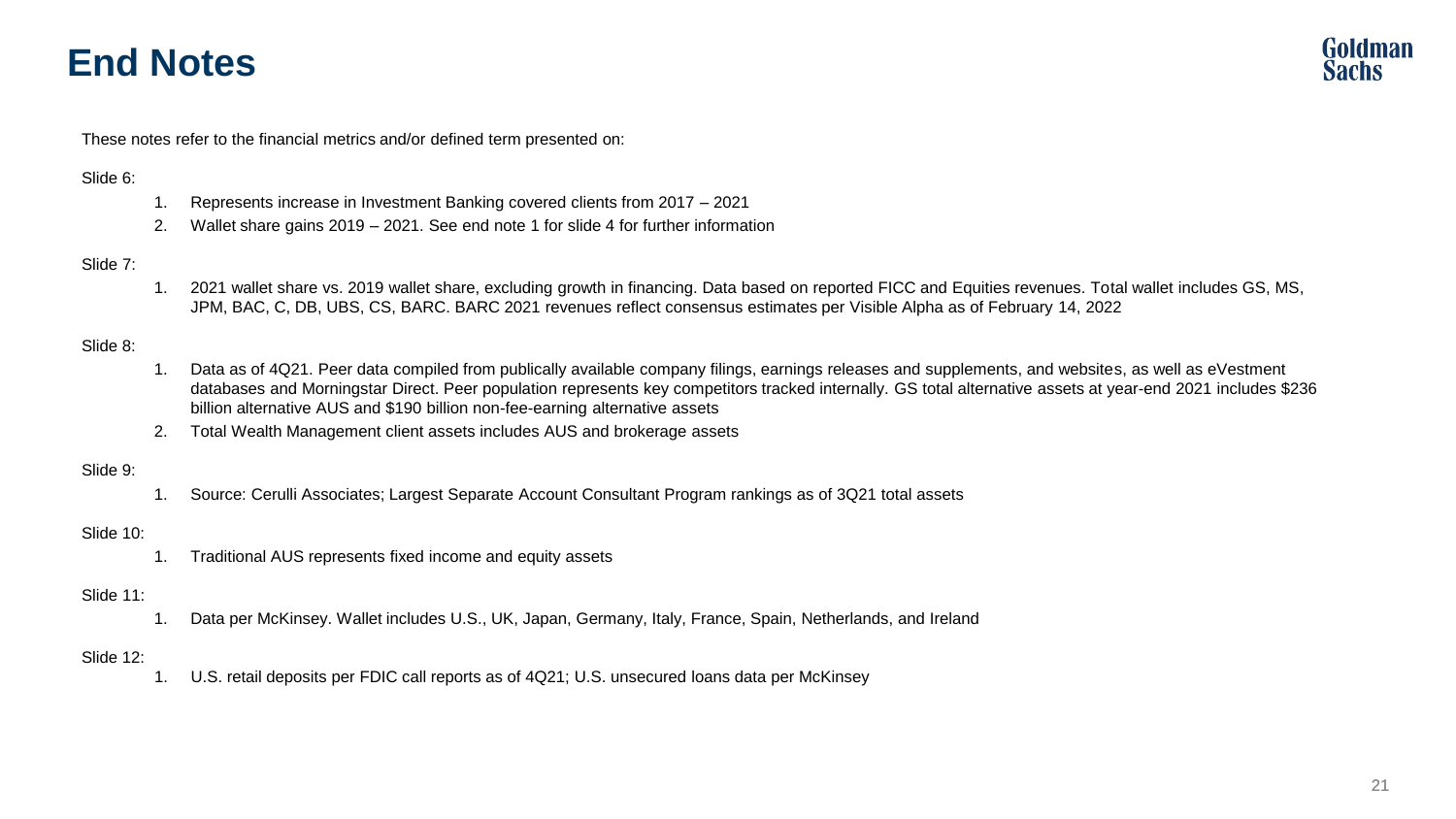These notes refer to the financial metrics and/or defined term presented on:

#### Slide 13:

1. Annual run-rate expense efficiencies from YE19 – YE21

#### Slide 15:

- 1. Medium-term refers to approximately 3 year time horizon
- 2. Traditional AUS represents fixed income and equity assets

#### Slide 18:

- 1. Medium-term refers to approximately 3 year time horizon
- 2. ROTE is a non-GAAP measure and may not be comparable to similar non-GAAP measures used by other companies. See end note 2 for slide 2 for further information about ROTE, including the reconciliation of average common shareholders' equity to average tangible common shareholders' equity
- 3. Annual run-rate expense efficiencies
- 4. M&A and Equity: per Dealogic; Debt U/W: data based on reported revenues. Total wallet includes GS, MS, JPM, BAC, C, UBS, CS, BARC. BARC 2021 revenues reflected consensus estimates per Visible Alpha as of February 14, 2022
- 5. Traditional AUS represents fixed income and equity assets
- 6. Sources: Top 100 client list and rankings compiled by GS through Client Ranking / Scorecard / Feedback and / or Coalition Greenwich 1H21 Institutional Client Analytics ranking
- 7. Unique monthly average users within the prior 30 days, as of December 2021 vs. December 2019